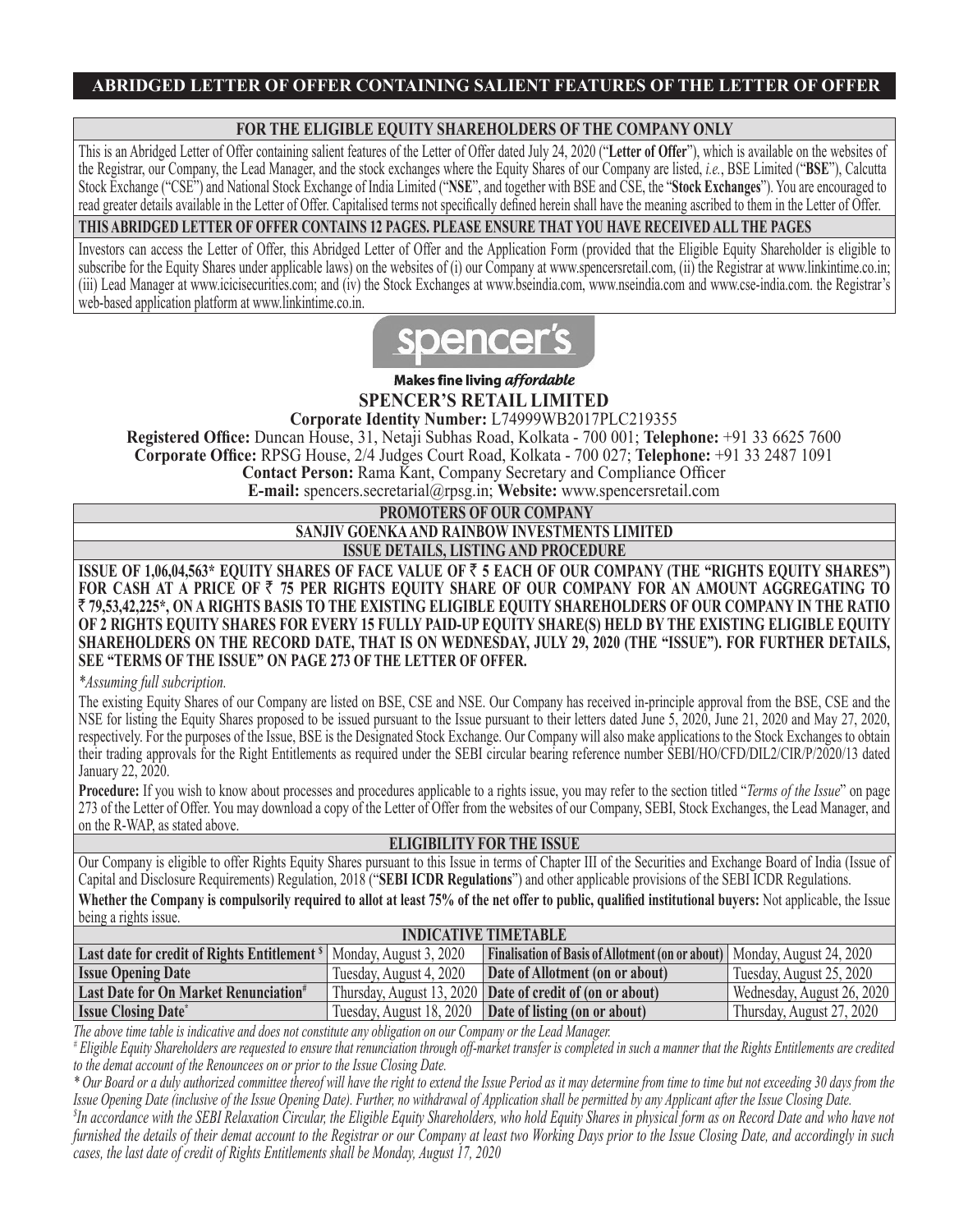## **NOTICE TO INVESTORS**

All Eligible Equity Shareholders outside India should refer to the Letter of Offer. This Abridged Letter of Offer has been made available to you in electronic form in accordance with the SEBI circular bearing reference number SEBI/HO/CFD/DIL2/CIR/P/2020/78 dated May 6, 2020 and the MCA Circular.

No action has been or will be taken to permit the Issue in any jurisdiction where action would be required for that purpose, except that the Letter of Offer is being filed with SEBI and Stock Exchanges. Accordingly, the Rights Entitlement and the Rights Equity Shares may not be offered or sold, directly or indirectly, and the Letter of Offer, this Abridged Letter of Offer, the Rights Entitlement Letter, the Application Form or any offering materials or advertisements in connection with the Issue may not be distributed, in any jurisdiction, except in accordance with legal requirements applicable in such jurisdiction. Receipt of the Letter of Offer, this Abridged Letter of Offer, the Rights Entitlement Letter or the Application Form (including by way of electronic means) will not constitute an offer, invitation to or solicitation by anyone in any jurisdiction or in any circumstances in which such an offer, invitation or solicitation is unlawful or not authorized or to any person to whom it is unlawful to make such an offer, invitation or solicitation. In those circumstances, the Letter of Offer, this Abridged Letter of Offer, the Rights Entitlement Letter or the Application Form must be treated as sent for information only and should not be acted upon for subscription to Rights Equity Shares and should not be copied or re-distributed. Accordingly, persons receiving a copy of the Letter of Offer, this Abridged Letter of Offer, the Rights Entitlement Letter or the Application Form should not, in connection with the issue of the Rights Equity Shares or the Rights Entitlements, distribute or send the Letter of Offer, this Abridged Letter of Offer or the Application Form in or into any jurisdiction where to do so, would or might contravene local securities laws or regulations, or would subject our Company or its affiliates or the Lead Manager or their respective affiliates to any filing or registration requirement (other than in India). If the Letter of Offer, this Abridged Letter of Offer, the Rights Entitlement Letter or the Application Form is received by any person in any such jurisdiction, or by their agent or nominee, they must not seek to subscribe to the Rights Equity Shares or the Rights Entitlements referred to in the Letter of Offer, this Abridged Letter of Offer, the Rights Entitlement Letter or the Application Form.

## **NO OFFER IN THE UNITED STATES**

THE RIGHTS ENTITLEMENTS AND THE RIGHTS EQUITY SHARES HAVE NOT BEEN AND WILL NOT BE REGISTERED UNDER THE UNITED STATES SECURITIES ACT OF 1933, AS AMENDED (THE "U.S. SECURITIES ACT"), OR ANY U.S. STATE SECURITIES LAWS AND MAY NOT BE OFFERED, SOLD, RESOLD OR OTHERWISE TRANSFERRED WITHIN THE UNITED STATES OR THE TERRITORIES OR POSSESSIONS THEREOF (THE "UNITED STATES" OR "U.S."), EXCEPT IN A TRANSACTION EXEMPT FROM THE REGISTRATION REQUIREMENTS OF THE U.S. SECURITIES ACT. THE RIGHTS EQUITY SHARES REFERRED TO IN THE LETTER OF OFFER ARE BEING OFFERED AND SOLD IN OFFSHORE TRANSACTIONS OUTSIDE THE UNITED STATES IN COMPLIANCE WITH REGULATION S UNDER THE U.S. SECURITIES ACT ("REGULATION S") TO EXISTING SHAREHOLDERS LOCATED IN JURISDICTIONS WHERE SUCH OFFER AND SALE OF THE RIGHTS EQUITY SHARES IS PERMITTED UNDER LAWS OF SUCH JURISDICTIONS. THE OFFERING TO WHICH THE LETTER OF OFFER RELATES IS NOT, AND UNDER NO CIRCUMSTANCES IS TO BE CONSTRUED AS, AN OFFERING OF ANY RIGHTS EQUITY SHARES OR RIGHTS ENTITLEMENTS FOR SALE IN THE UNITED STATES OR AS A SOLICITATION THEREIN OF AN OFFER TO BUY ANY OF THE SAID SECURITIES. ACCORDINGLY, YOU SHOULD NOT FORWARD OR TRANSMIT THE LETTER OF OFFER IN OR INTO THE UNITED STATES AT ANY TIME.

Receipt of the Letter of Offer, this Abridged Letter of Offer, the Rights Entitlements Letter or the Application Form (including by way of electronic means) will not constitute an offer, invitation to or solicitation by anyone in any jurisdiction or in any circumstances in which such an offer, invitation or solicitation is unlawful or not authorized or to any person to whom it is unlawful to make such an offer, invitation or solicitation.

Our Company and the Lead Manager are not making, and will not make, and will not participate or otherwise be involved in any offers or sales of the Rights Entitlements, the Rights Equity Shares or any other security with respect to this Issue in the United States.

## **GENERAL RISKS**

Investment in equity and equity-related securities involve a degree of risk and investors should not invest any funds in the Issue unless they can afford to take the risk of losing their investment. Investors are advised to read the risk factors carefully before taking an investment decision in the Issue. For taking an investment decision, Investors must rely on their own examination of our Company and the Issue including the risks involved. The Equity Shares being offered in the Issue have not been recommended or approved by the Securities and Exchange Board of India ("SEBI") nor does SEBI guarantee the accuracy or adequacy of the Letter of Offer. Specific attention of investors is invited to "Risk Factors" on page 21 of the Letter of Offer and "*Internal Risk Factors*" on page 5 of this Abridged Letter of Offer.

|                    | Name of the Lead   ICICI Securities Limited                                      |
|--------------------|----------------------------------------------------------------------------------|
| <b>Manager</b> and | ICICI Centre, H.T. Parekh Marg, Churchgate, Mumbai - 400 020, Maharashtra, India |
| contact details    | Telephone: +91 22 2288 2460                                                      |
|                    | E-mail: srl.rights@icicisecurities.com                                           |
|                    | Website: www.icicisecurities.com                                                 |
|                    | Investor grievance e-mail: customercare@icicisecurities.com                      |
|                    | Contact Person: Sameer Purohit / Arjun A Mehrotra                                |
|                    | <b>SEBI Registration No: INM000011179</b>                                        |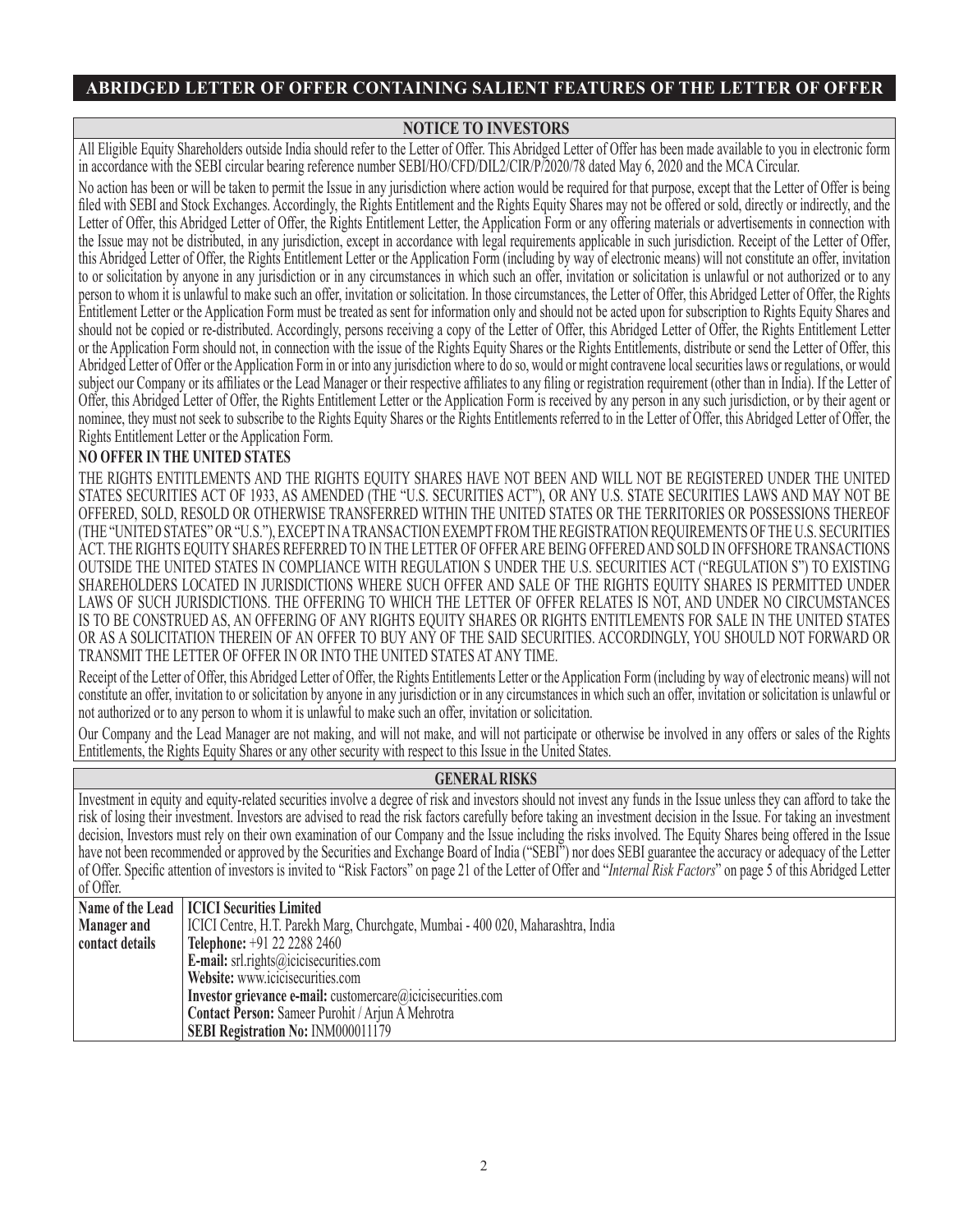| Name of the<br>Registrar to the<br>Issue and contact<br>details | Link Intime India Private Limited<br>C-101, 247 Park, Lal Bahadur Shastri (LBS) Marg, Vikhroli (West), Mumbai - 400 083, Maharashtra, India<br>Telephone: +91 22 4918 6200<br>Facsimile: +91 22 4918 6195<br>Email: spencersretail.rights@linkintime.co.in<br>Investor grievance e-mail: spencersretail.rights@linkintime.co.in<br>Website: www.linkintime.co.in<br><b>Contact Person: Sumeet Deshpande</b><br>SEBI Registration No: INR000004058 |                                                                                                                                                                                                                                                                                                                                                         |                                                                    |                                                                                |                                                             |
|-----------------------------------------------------------------|---------------------------------------------------------------------------------------------------------------------------------------------------------------------------------------------------------------------------------------------------------------------------------------------------------------------------------------------------------------------------------------------------------------------------------------------------|---------------------------------------------------------------------------------------------------------------------------------------------------------------------------------------------------------------------------------------------------------------------------------------------------------------------------------------------------------|--------------------------------------------------------------------|--------------------------------------------------------------------------------|-------------------------------------------------------------|
| Name of the<br><b>Statutory Auditors</b>                        |                                                                                                                                                                                                                                                                                                                                                                                                                                                   | S.R. Batliboi & Co. LLP                                                                                                                                                                                                                                                                                                                                 |                                                                    |                                                                                |                                                             |
| <b>Self-Certified</b>                                           |                                                                                                                                                                                                                                                                                                                                                                                                                                                   | The list of banks that have been notified by SEBI to act as the SCSBs for the ASBA process is provided on the website of SEBI at https://                                                                                                                                                                                                               |                                                                    |                                                                                |                                                             |
| <b>Syndicate</b>                                                |                                                                                                                                                                                                                                                                                                                                                                                                                                                   | www.sebi.gov.in/sebiweb/other/OtherAction.do?doRecognisedFpi=yes as updated from time to time or at such other website as may be                                                                                                                                                                                                                        |                                                                    |                                                                                |                                                             |
| Banks ("SCSBs")                                                 |                                                                                                                                                                                                                                                                                                                                                                                                                                                   | prescribed from time to time. Further, for a list of branches of the SCSBs named by the respective SCSBs to receive the ASBA applications<br>from the Designated Intermediaries and updated from time to time, please refer to the above mentioned link or any such other website as may                                                                |                                                                    |                                                                                |                                                             |
|                                                                 |                                                                                                                                                                                                                                                                                                                                                                                                                                                   | be prescribed by SEBI from time to time.                                                                                                                                                                                                                                                                                                                |                                                                    |                                                                                |                                                             |
| <b>Bankers</b> to the                                           |                                                                                                                                                                                                                                                                                                                                                                                                                                                   | <b>ICICI Bank Limited</b>                                                                                                                                                                                                                                                                                                                               |                                                                    |                                                                                |                                                             |
| <b>Issue</b>                                                    |                                                                                                                                                                                                                                                                                                                                                                                                                                                   | Capital Market Division, 1st Floor, 122, Mistry Bhavan, Dinshaw Vachha Road, Backbay Reclamation, Churchgate, Mumbai - 400020<br>Telephone number: 022- 66818911/23/24<br>Fax number: 022-22611138<br>E-mail: kmr.saurabh@icicibank.com<br>Website: www.icicibank.com<br>SEBI Registration Number: INBI00000004<br><b>Contact Person: Saurabh Kumar</b> |                                                                    |                                                                                |                                                             |
| <b>Past Price</b>                                               | Sr.                                                                                                                                                                                                                                                                                                                                                                                                                                               | <b>Issue Name</b>                                                                                                                                                                                                                                                                                                                                       | $+/-$ % change in closing                                          | $+/-$ % change in closing                                                      | $+/-$ % change in closing                                   |
| <b>Information</b>                                              | No.                                                                                                                                                                                                                                                                                                                                                                                                                                               |                                                                                                                                                                                                                                                                                                                                                         | price, $\left[\frac{+}{2}\right]$ of change in                     | price, $\left[\frac{+}{2}\right]$ change in                                    | price, $\left[\frac{+}{2}\right]$ of change in              |
|                                                                 |                                                                                                                                                                                                                                                                                                                                                                                                                                                   |                                                                                                                                                                                                                                                                                                                                                         | closing benchmark]- 30 <sup>th</sup><br>calendar days from listing | closing benchmark <sup>[</sup> -90 <sup>th</sup><br>calendar days from listing | closing benchmark]-<br>180 <sup>th</sup> calendar days from |
|                                                                 |                                                                                                                                                                                                                                                                                                                                                                                                                                                   | Aster DM Healthcare Limited                                                                                                                                                                                                                                                                                                                             | $-13.66\%$ , $[-3.77\%]$                                           | $-4.97\%, [+0.21\%]$                                                           | listing<br>$-8.16\%$ , [+9.21%]                             |
|                                                                 | $\overline{2}$                                                                                                                                                                                                                                                                                                                                                                                                                                    | Sandhar Technologies Limited                                                                                                                                                                                                                                                                                                                            | $+18.09\sqrt{+5.17\%}$                                             | $+15.95\%,$ [+4.92%]                                                           | $-4.20\%$ , [+7.04%]                                        |
|                                                                 | $\mathfrak{Z}$                                                                                                                                                                                                                                                                                                                                                                                                                                    | HDFC Asset Management Company<br>Limited                                                                                                                                                                                                                                                                                                                | $+58.04\%$ , [+1.17%]                                              | $+30.61\%$ , [-7.32%]                                                          | $+23.78\%$ , [-4.33%]                                       |
|                                                                 | $\overline{4}$                                                                                                                                                                                                                                                                                                                                                                                                                                    | Creditaccess Grameen Limited                                                                                                                                                                                                                                                                                                                            | $-21.16\%$ , $[-3.80\%]$                                           | $-14.91\%, [-8.00\%]$                                                          | $-5.71\%$ , $[-8.13\%]$                                     |
|                                                                 | 5                                                                                                                                                                                                                                                                                                                                                                                                                                                 | Aavas Financiers Ltd                                                                                                                                                                                                                                                                                                                                    | $-19.32\%,$ [+1.76%]                                               | $+2.42\%$ , [ $+3.67\%$ ]                                                      | $+38.82\%, +12.74\%$                                        |
|                                                                 | 6                                                                                                                                                                                                                                                                                                                                                                                                                                                 | IndiaMart InterMesh Ltd                                                                                                                                                                                                                                                                                                                                 | $+26.36\%$ , [-7.95%]                                              | $+83.82\%$ , [-4.91%]                                                          | $+65.57\%$ , [+2.59%]                                       |
|                                                                 | 7                                                                                                                                                                                                                                                                                                                                                                                                                                                 | Affle (India) Limited                                                                                                                                                                                                                                                                                                                                   | $+12.56\%$ , [-0.78%]                                              | $+86.32\%, [-8.02\%]$                                                          | $+135.49\%, [+6.12\%]$                                      |
|                                                                 | 8                                                                                                                                                                                                                                                                                                                                                                                                                                                 | Spandana Sphoorty Financial Limited                                                                                                                                                                                                                                                                                                                     | $-0.56\%$ , $[-2.14\%]$                                            | $+52.76\%$ , [+7.61%]                                                          | $+17.32\%$ , [+9.59%]                                       |
|                                                                 | 9                                                                                                                                                                                                                                                                                                                                                                                                                                                 | Sterling and Wilson Solar Limited                                                                                                                                                                                                                                                                                                                       | $-21.88\%$ , [ $-1.60\%$ ]                                         | $-48.63\%$ , [+7.97%]                                                          | $-64.78\%, [+9.95\%]$                                       |
|                                                                 | 10                                                                                                                                                                                                                                                                                                                                                                                                                                                | Rossari Biotech Limited                                                                                                                                                                                                                                                                                                                                 | <b>NA</b>                                                          | <b>NA</b>                                                                      | <b>NA</b>                                                   |
|                                                                 |                                                                                                                                                                                                                                                                                                                                                                                                                                                   | *Data not available<br>(1) Discount of Rs. 97 per equity share offered to Eligible Employees. All calculations are based on Issue Price of Rs. 973.00 per equity<br>share.                                                                                                                                                                              |                                                                    |                                                                                |                                                             |
|                                                                 | Notes:                                                                                                                                                                                                                                                                                                                                                                                                                                            |                                                                                                                                                                                                                                                                                                                                                         |                                                                    |                                                                                |                                                             |
|                                                                 | 1.                                                                                                                                                                                                                                                                                                                                                                                                                                                | All data sourced from www.nseindia.com                                                                                                                                                                                                                                                                                                                  |                                                                    |                                                                                |                                                             |
|                                                                 | 2.<br>3.                                                                                                                                                                                                                                                                                                                                                                                                                                          | Benchmark index considered is NIFTY<br>30 <sup>th</sup> , 90 <sup>th</sup> , 180 <sup>th</sup> calendar day from listed day have been taken as listing day plus 29, 89 and 179 calendar days, except wherever 30 <sup>th</sup> , 90 <sup>th</sup> ,                                                                                                     |                                                                    |                                                                                |                                                             |

180<sup>th</sup> calendar day is a holiday, in which case we have considered the closing data of the previous trading day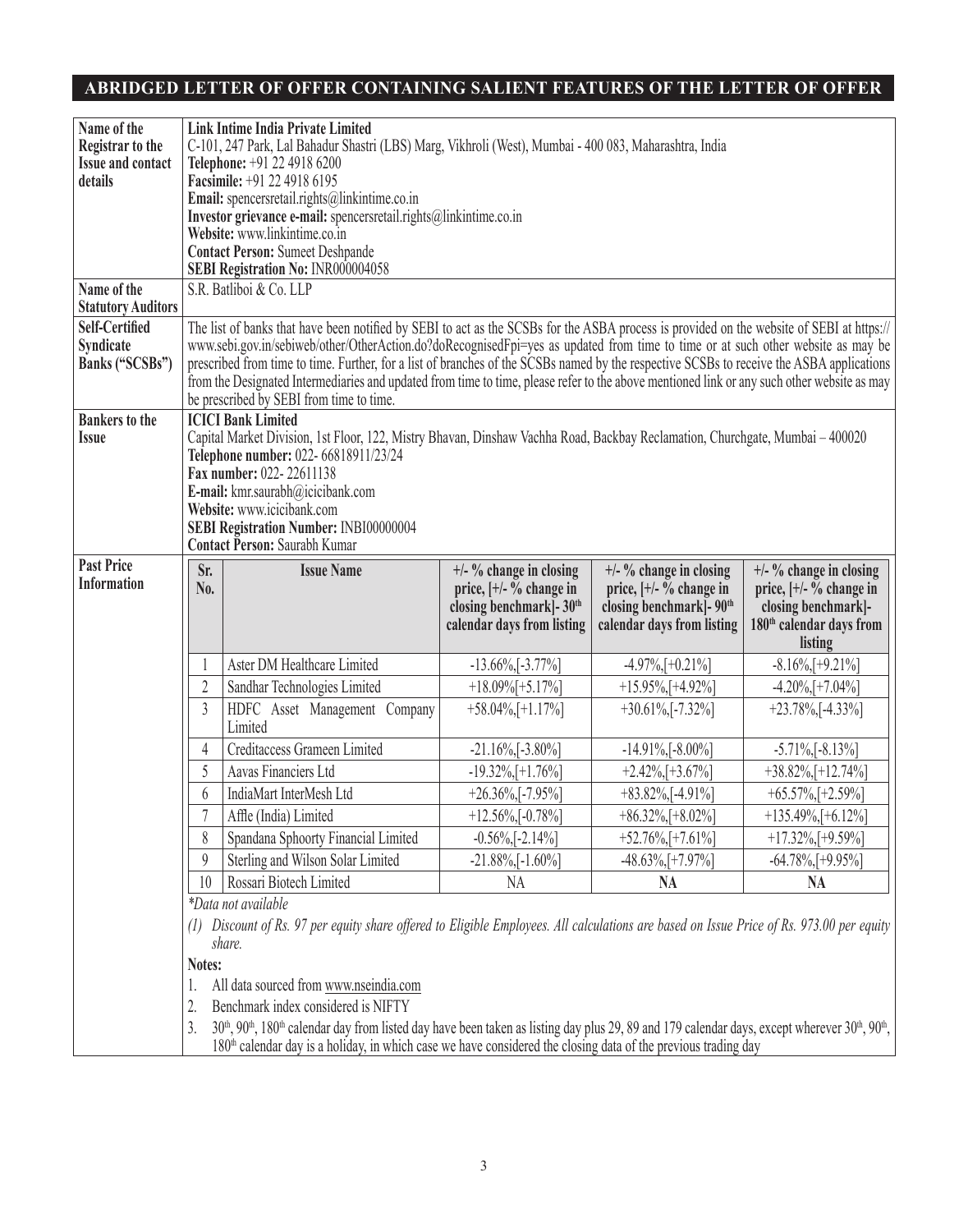#### **SUMMARY OF PRIMARY BUSINESS**

Spencer's is one of the leading multi-format omni-channel retailer in India, catering to the needs of the upmarket urban consumers for daily fresh food to world food and ingredients. We operate retail stores (primarily in food and grocery) across various formats, selling products in various categories including food, fashion, general merchandise, homeware, consumer durables and electrical. Pursuant to our philosophy, "Makes Fine Living Affordable", we cater to aspirational segments of the Indian population across various socio-economic classes ("SEC") by providing them with a wide range of quality merchandise at competitive prices. The key tenet of our merchandising strategy is to offer differentiated products in food and non-food categories at fair-market prices. We make global products locally available and local products conveniently available. In effect, we endeavor to be a one-stop-shop for our customers and their families. Customer service also is key to our offering, and we aspire to provide best-in-class instore customer experience.

|        | <b>BOARD OF DIRECTORS</b> |                                           |                                                                                                                                                                                                                                                                                                                                                               |  |  |
|--------|---------------------------|-------------------------------------------|---------------------------------------------------------------------------------------------------------------------------------------------------------------------------------------------------------------------------------------------------------------------------------------------------------------------------------------------------------------|--|--|
| S. No. | <b>Name</b>               | <b>Designation</b>                        | Other directorships                                                                                                                                                                                                                                                                                                                                           |  |  |
| 1.     | Sanjiv Goenka             | Chairman and Non-Executive Director       | 1. CESC Limited;<br>2. Haldia Energy Limited;<br>3. Phillips Carbon Black Limited;<br>Saregama India Limited;<br>$\overline{4}$ .<br>5. Spencer International Hotels Limited;<br>6. Firstsource Solutions Limited;<br>7. CESC Ventures Limited; and<br>Spencer and Company Limited                                                                            |  |  |
| 2.     | Devendra Chawla           | Managing Director and CEO                 | 1. Natures Basket Limited                                                                                                                                                                                                                                                                                                                                     |  |  |
| 3.     | <b>Rahul Nayak</b>        | Whole time Director                       | Nil                                                                                                                                                                                                                                                                                                                                                           |  |  |
| 4.     | <b>Shashwat Goenka</b>    | Non-Executive Non-Independent<br>Director | 1. CESC Limited;<br>2. CESC Ventures Limited;<br>3. Firstsource Solutions Limited;<br>4. Phillips Carbon Black Limited; and<br>Spencer International Hotels Limited<br>5.                                                                                                                                                                                     |  |  |
| 5.     | Debanjan Mandal           | Non-Executive Independent Director        | 1. Anmol Industries Limited;<br>2. Apeejay Surrendra Park Hotels Limited;<br>3. Apeejay Tea Limited;<br>4. Century Plyboards (India) Limited;<br>5. Edward Food Research and Analysis Centre Limited;<br>6. Fox and Mandal Consultancy Solutions Private Limited; and<br>7. Industrial and Prudential Investment Company Limited                              |  |  |
| 6.     | Pratip Chaudhari          | Non-Executive Independent Director        | 1. Alchemist Asset Reconstruction Company Limited;<br>2. Cosmo Films Limited;<br>3. CESC Limited;<br>4. Dynamic Drilling and Services Private Limited;<br>5. Firstsource Solutions Limited;<br>6. IFFCO Kisan Sanchar Limited;<br>7. Jagaran Microfin Private Limited;<br>8. Muthoot Finance Limited;<br>9. Quess Corp Limited; and<br>10. Visa Steel Limited |  |  |
| 7.     | <b>Rekha Sethi</b>        | Non-Executive Independent Director        | 1. CESC Limited;<br>2. Hero Steels Limited;<br>3. Sun Pharmaceuticals Industries Limited;<br>4. Sun Pharma Distributors Limited; and<br>5. Sun Pharma Laboratories Limited                                                                                                                                                                                    |  |  |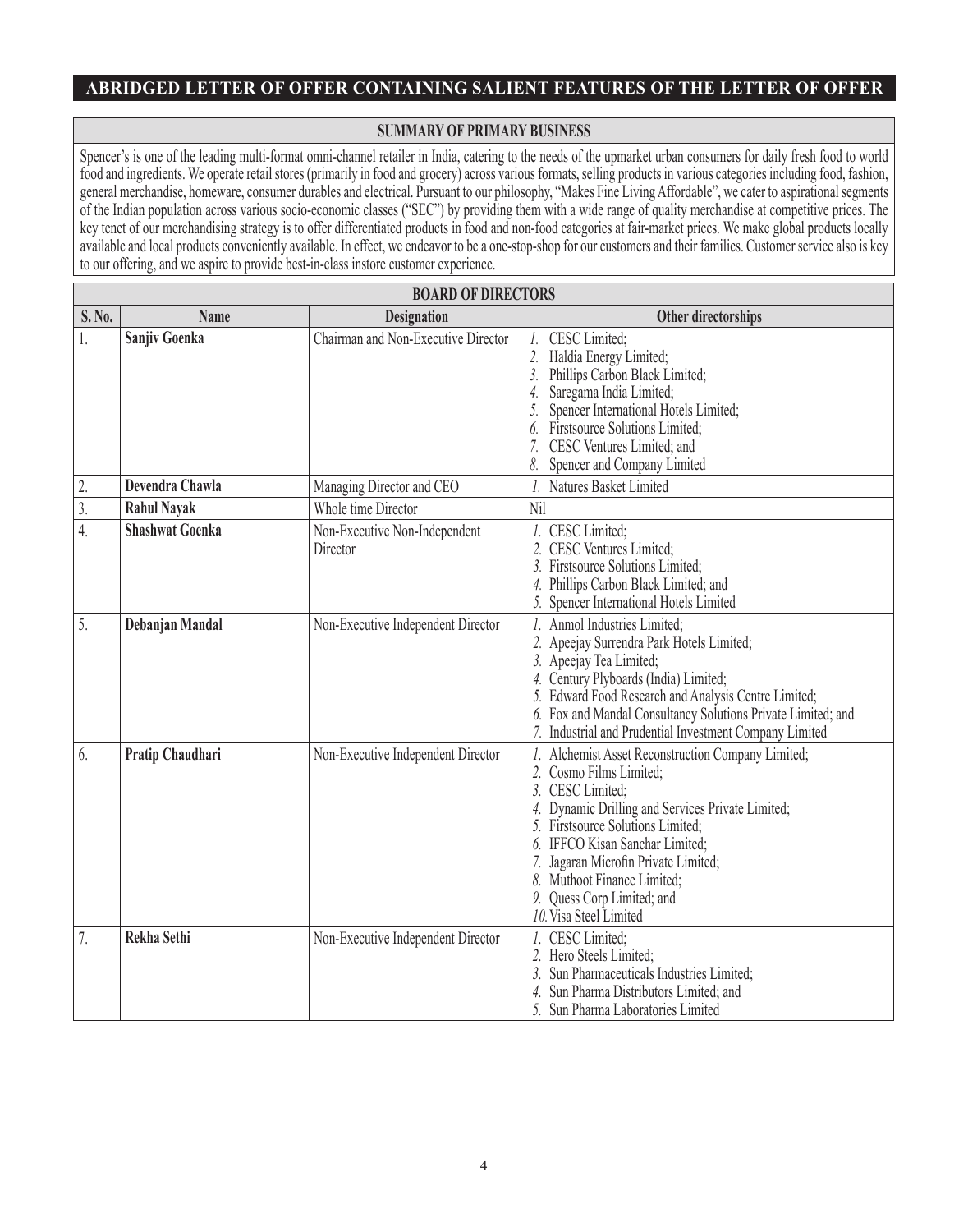|        | <b>BOARD OF DIRECTORS</b> |                                    |                                                                                                                                                                                                                                                                                                                                                                                                                                                                                    |  |  |
|--------|---------------------------|------------------------------------|------------------------------------------------------------------------------------------------------------------------------------------------------------------------------------------------------------------------------------------------------------------------------------------------------------------------------------------------------------------------------------------------------------------------------------------------------------------------------------|--|--|
| S. No. | <b>Name</b>               | <b>Designation</b>                 | Other directorships                                                                                                                                                                                                                                                                                                                                                                                                                                                                |  |  |
| 8.     | Utsav Parekh              | Non-Executive Independent Director | ATK Mohan Bagan Private Limited;<br>2. Bengal Aerotropolis Projects Limited;<br>3. Indian Chambers of Commerce Calcutta;<br>4. Lend Lease Company (India) Limited;<br>5. Nexome Real Estates Private Limited;<br>6. Smifs Capital Markets Limited;<br>7. Smifs Capital Services Limited;<br>8. Texmaco Infrastructure and Holdings Limited;<br>9. Texmaco Rail and Engineering Limited;<br>10. Wizcraft International Entertainment Private Limited; and<br>11. Xpro India Limited |  |  |

#### **OBJECTS OF THE ISSUE**

#### **Net Proceeds**

The details of the proceeds of the Issue are summarised in the table below:

 $(in \bar{\tau}$  *lakhs* $)$ 

| <b>Particulars</b>             | <b>Estimated amount</b> |
|--------------------------------|-------------------------|
| Gross Proceeds from the Issue* | 953.42                  |
| (Less) Issue related expenses  | 231.80                  |
| Net Proceeds                   | 721.62                  |

*\*Assuming full subscription and Allotment of the Rights Entitlement*

#### **Utilization of Net Proceeds and schedule of implementation and deployment**

The Net Proceeds are currently expected to be deployed in accordance with the schedule set forth below:

 $(in \bar{\mathcal{F}} lakh)$ 

| <b>Particulars</b>                                | <b>Total estimated</b><br>cost | Amount already incurred<br>as on March 31, 2020 | Amount which will be<br><b>financed from Net Proceeds</b> | <b>Estimated utilisation of Net</b><br><b>Proceeds in Fiscal 2021</b> |
|---------------------------------------------------|--------------------------------|-------------------------------------------------|-----------------------------------------------------------|-----------------------------------------------------------------------|
| To meet working capital requirements <sup>#</sup> | 6,000.00                       |                                                 | 6,000.00                                                  | 5,000.00                                                              |
| General corporate purpose                         | .721.62                        |                                                 | 721.62                                                    | 721.62                                                                |
| Total                                             | 7,721.62                       |                                                 | 7,721.62                                                  | 7,721.62                                                              |

*\* The amount shall not exceed 25% of the Gross Proceeds.* 

*# As certified by M/s B.K. Dutta & Co., Chartered Accountants by way of their certificate dated July 24, 2020.* 

For further details, see "Objects of the Issue" on page 69 of the Letter of Offer.

## **Means of finance**

Paragraph 9(C) of Part A of Schedule VI of the SEBI ICDR Regulations (which requires firm arrangements of finance to be made through verifiable means towards at least 75% of the stated means of finance for the project proposed to be funded from issue proceeds, excluding the amount to be raised through the Issue), is not applicable.

## **Monitoring Agency:** N.A.

**Terms of issuance of convertible security, if any:** Not applicable, the Issue being an issue of Rights Equity Shares.

| <b>EQUITY SHAREHOLDING PATTERN OF THE COMPANY AS ON JUNE 30, 2020</b> |                                         |                             |  |  |
|-----------------------------------------------------------------------|-----------------------------------------|-----------------------------|--|--|
| <b>Category of Shareholder</b>                                        | No. of fully paid up Equity Shares held | As a % of total shares held |  |  |
| (A) Promoters and Promoter Group                                      | 4,35,08,904                             | 54.70                       |  |  |
| $(B)$ Public                                                          | 3,60,25,322                             | 45.30                       |  |  |
| <b>Total</b>                                                          | 7,95,34,226                             | 100.00                      |  |  |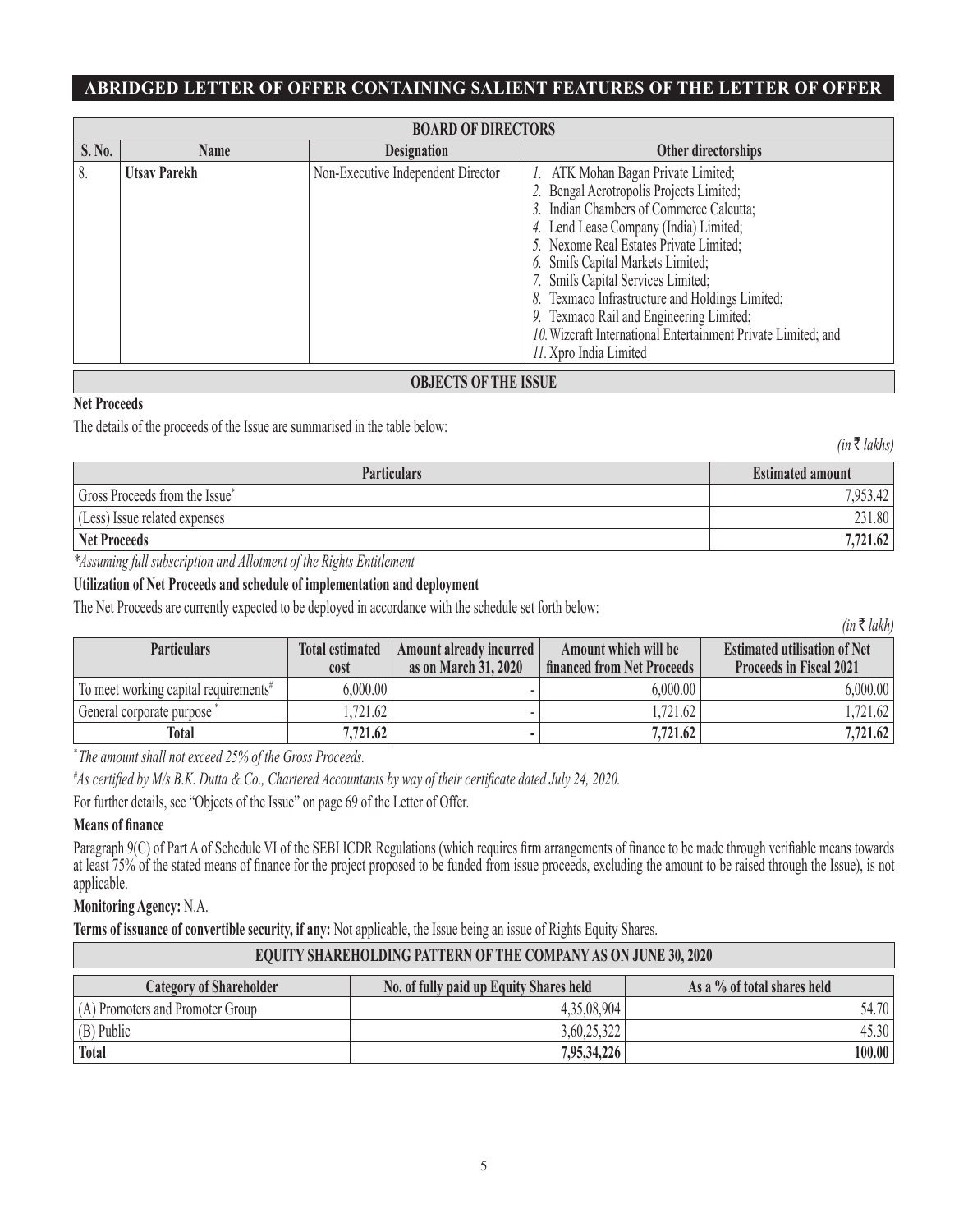## **FINANCIAL INFORMATION**

The details of our Equity Share capital, net worth, the net asset value per Equity Share and total borrowings as at March 31, 2020, March 31, 2019, March 31, 2018 derived from the Restated Financial Statements are as follows:

|                                  |                      |                      | ,,,, , ,,,,,,,,      |
|----------------------------------|----------------------|----------------------|----------------------|
| <b>Particulars</b>               | As at March 31, 2020 | As at March 31, 2019 | As at March 31, 2018 |
| Equity Share capital             | 3,976.71             | 3,976.71             |                      |
| Equity Share capital Suspense*   |                      |                      | 3,976.71             |
| Net worth                        | (28, 739.32)         | (3,040.75)           | ,997.99)             |
| Net asset value per Equity Share | 34.44                | 50.96                | 19.67                |
| Total borrowings                 | 19,154.17            |                      |                      |

*\*Issued pursuant to the Scheme of Arrangement and pending for allotment.*

The details of our total income, earnings/(loss) per Equity Share (basic and diluted) and total comprehensive income/loss for the Financial Years 2020, 2019 and for the Financial Period 2018 derived from the Restated Financial Statements are as follows:

(*in* ` *lakhs, except per share data*)

 $(in \bar{\mathcal{F}}$  *lakhs*)

| <b>Particulars</b>                                | <b>For the Financial Year 2020</b> | <b>For Financial Year 2019</b> | <b>For Financial Period 2018</b> |
|---------------------------------------------------|------------------------------------|--------------------------------|----------------------------------|
| Total income                                      | 2,67,188.20                        | 2,21,532.98                    | 1,02,110.37                      |
| $Profit/(loss)$ for the period                    | (13,078.37)                        | (903.63)                       | (1,989.02)                       |
| Earnings per share                                |                                    |                                |                                  |
| <b>Basic</b>                                      | (16.44)                            | (1.14)                         | (5.73)                           |
| Diluted                                           | (16.44)                            | (1.14)                         | (5.73)                           |
| Total comprehensive income/ (loss) for the period | (13, 136.92)                       | (1,042.76)                     | (2,018.46)                       |

For further details, please see "*Other Financial Information*" on page 224.

Details and reasons for non-deployment or delay in deployment of proceeds or changes in utilization of issue proceeds of past public issues/rights issues, if any, of the Company in the preceding 10 years – Not applicable

#### **INTERNAL RISK FACTORS**

## **The below mentioned risks are the top five risk factors as per the Letter of Offer:**

- *1.* If we are unable to continue to as per our brand objective "Makes fine living affordable" and offer products and prices pursuant to our brand strategy, we risk losing our distinct advantage and a substantial portion of our customers which will adversely affect our business, financial condition, cash flows and results of operations.
- *2.* Our business could be materially and adversely affected by the outbreak of COVID-19 virus.
- *3.* We have incurred losses in the past, which may adversely impact our business and the value of the Equity Shares.
- *4.* If we are unable to enter into new leasehold or rental agreements for locations suitable for expansion of our stores or distribution centres, or we may be unable to renew our existing leasehold or rental agreements for our current stores and distribution centres, it may adversely affect our expansion and growth plans.
- *5.* We generated a majority of our sales from our stores in West Bengal and any adverse developments affecting our operations in West Bengal could have an adverse impact on our revenue and results of operations.

For further details, see the section "*Risk Factors*" on page 21 of the Letter of Offer.

## **SUMMARY OF OUTSTANDING LITIGATION, CLAIMS AND REGULATORY ACTION**

## **1. Total number of outstanding litigations against our Company and the amount involved:**

A summary of material outstanding legal proceedings involving our Company, as on the date of the Letter of Offer, is set out below:

| <b>Type of Proceeding</b>        | Number of cases | Amount, to the extent quantifiable/ determinable<br>$(in \bar{\tau}$ lakhs)* |
|----------------------------------|-----------------|------------------------------------------------------------------------------|
| Material civil proceedings       |                 | 2,852.32                                                                     |
| Criminal proceedings             |                 |                                                                              |
| Regulatory/statutory proceedings |                 | 131.43                                                                       |
| Taxation proceedings             |                 | ,203.39                                                                      |

**\****Not quantifiable/ determinable*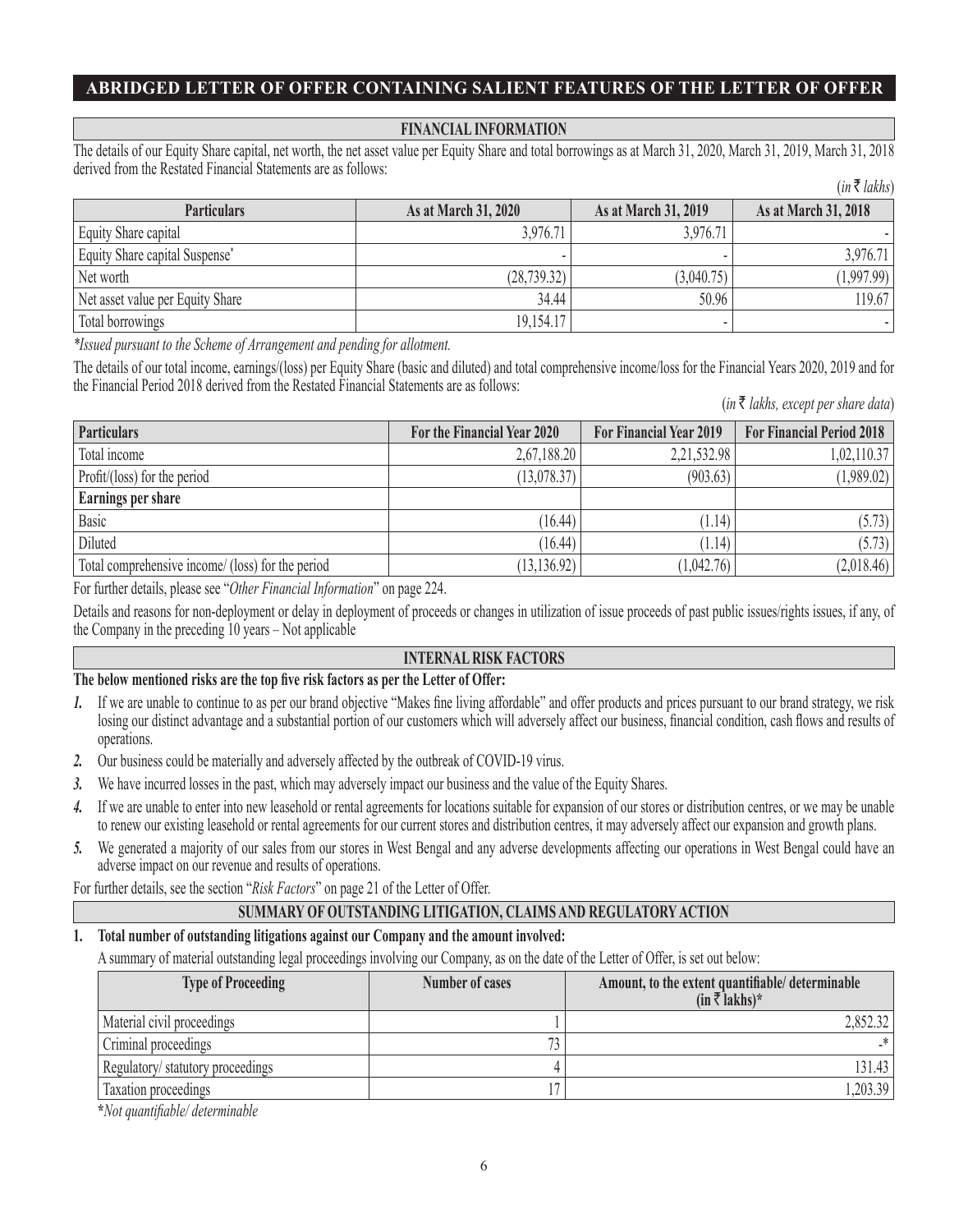## **2. Brief details of top five material outstanding litigations against our Company and amount involved:**

| $Sr$ No | <b>Particulars</b>                                                                               | Litigation filed by | <b>Current Status</b> | <b>Amount Involved</b>        |
|---------|--------------------------------------------------------------------------------------------------|---------------------|-----------------------|-------------------------------|
|         | Kamrup Ice and Cold Storage Company ("Plaintiff") has filed a money suit before   Kamrup Ice and |                     | The matter            | $\frac{1}{3}$ ₹ 2,852.32 lakh |
|         | the Civil Judge No. 3, Kamrup, Guwahati ("Civil Judge") against our Company, Cold Storage        |                     | is currently          |                               |
|         | Sanjiv Goenka, Shashwat Goenka and others for damages on account of termination   Company        |                     | pending.              |                               |
|         | of a lease deed by our Company entered into with the Plaintiff ("Suit"). Our Company             |                     |                       |                               |
|         | has filed applications before the Civil Judge for deletion the names of Sanjiv Goenka,           |                     |                       |                               |
|         | Shashwat Goenka and others, as defendants, from the Suit.                                        |                     |                       |                               |

**3. There are no disciplinary actions taken by SEBI or stock exchanges against the Promoters in the last five financial years including outstanding action.** 

## **4. Brief details of outstanding criminal proceedings against Promoters:**

- (a) A criminal complaint was filed by the Income Tax Authorities, before the court of the Metropolitan Magistrate in relation to certain matters against Dunlop India Limited (the "**Company**") and Sanjiv Goenka, as the Deputy Managing Director of the Company, alleging violation of section 276C and 277 read with section 278B of the Income Tax Act, 1961 ("**Criminal Complaint**"). Sanjiv Goenka ceased to be Deputy Managing Director of Dunlop India Limited and resigned as its Director. The Company, filed a writ petition ("**Writ Petition**") before the High Court of Calcutta ("**High Court**") against the Criminal Compliant praying inter alia for quashing of the Criminal complaint. The High Court stayed all proceedings before the Metropolitan Magistrate till the disposal of the Writ Petition vide its order. Simultaneously, Sanjiv Goenka had filed a Criminal Revision Application before the High Court for quashing of the complaint, inter alia on the grounds that there was no offence committed by the Company and that Sanjiv Goenka was not responsible for or in control of day to day affairs of the Company. The Metropolitan Magistrate proceeded with the Criminal Complaint and adjourned the matter and asked for personal appearance of Sanjiv Goenka. Also, the Metropolitan Magistrate, dismissed the application of Sanjiv Goenka praying that all proceedings should be kept pending in view of the pendency of the Writ Petition before the High Court. Further, Sanjiv Goenka filed a Criminal Revision Application along with a petition for stay of the Criminal Compliant before the Sessions Court at Calcutta. The matter has been stayed by the Sessions Court and in view of Covid-19 pandemic matter is stayed. Separately, Sanjiv Goenka filed a Writ Petition before the High Court for quashing of the Criminal Complaint. The High Court vide an order inter alia directed the Income Tax Authorities to file affidavits in opposition within a period of six weeks.
- (b) Kamrup Ice and Cold Storage Company has filed a money suit before the Civil Judge No. 3, Kamrup, Guwahati against Sanjiv Goenka and Shashwat Goenka and others. For details, see *"- Brief details of top five material outstanding litigations against our Company and amount involved"* in this Abridged Letter of Offer.

## **ANY OTHER IMPORTANT INFORMATION AS PER LEAD MANAGER /COMPANY**

*In accordance with SEBI Rights Issue Circulars, frequently asked questions and online/ electronic dedicated investor helpdesk for guidance on the Application process and resolution of difficulties faced by the Investors will be available on the website of the Registrar at www.linkintime.co.in. Further, the helpline number provided by the Registrar for guidance on the Application process and resolution of difficulties is +91 (22) 4918 6200.*

*In accordance with Regulation 76 of the SEBI ICDR Regulations, SEBI Rights Issue Circulars and ASBA Circulars, all Investors desiring to make an Application in this Issue are mandatorily required to use either the ASBA process or the optional mechanism instituted only for resident Investors in this Issue, i.e., R-WAP. Investors should carefully read the provisions applicable to such Applications before making their Application through ASBA or using the R-WAP. For details, see (Terms of Issue - Making of an Application through the Registrar's Web-based Application Platform ("R-WAP") process on page 277 of the Letter of Offer.*

The Application Form along with this Abridged Letter of Offer and the Rights Entitlement Letter shall be dispatched through email/registered post/speed post/courier at least three days before the Issue Opening Date. In case of non-resident Eligible Equity Shareholders, the Application Form along with this Abridged Letter of Offer and the Rights Entitlement Letter shall be dispatched through email/ physical copy if they have provided an Indian address to our Company or Registrar. Please note that neither our Company nor the Registrar nor the Lead Manager shall be responsible for non-dispatch of physical copies of Issue materials, including the Letter of Offer, this Abridged Letter of Offer, the Rights Entitlement Letter and the Application Form or delay in the receipt of the Letter of Offer, this Abridged Letter of Offer, the Rights Entitlement Letter or the Application Form attributable to non-availability of the e-mail addresses of Eligible Equity Shareholders or electronic transmission delays or failures, or if the Application Forms or the Rights Entitlement Letters are delayed or misplaced in the transit.

To update the respective Indian addresses/e-mail addresses/phone or mobile numbers in the records maintained by the Registrar or our Company, Eligible Equity Shareholders should visit www.linkintime.co.in. Investors can access the Letter of Offer, this Abridged Letter of Offer and the Application Form (provided that the Eligible Equity Shareholder is eligible to subscribe for the Rights Equity Shares under applicable securities laws) from the websites of:

- (i) our Company at www.spencersretail.com;
- (ii) the Registrar at www.linkintime.co.in;
- (iii) the Lead Manager, i.e., ICICI Securities Limited at www.icicisecurities.com;
- (iv) the Stock Exchanges at www.bseindia.com, www.cse-india.com and www.nseindia.com; and
- (v) the Registrar's web-based application platform at www.linkintime.co.in ("R-WAP").

The Eligible Equity Shareholders can obtain the details of their respective Rights Entitlements from the website of the Registrar (*i.e.*, www.linkintime.co.in) by entering their DP ID and Client ID or Folio Number (in case of Eligible Equity Shareholders holding Equity Shares in physical form as on the Record Date) and PAN. The link for the same shall also be available on the website of our Company (*i.e.*, www.spencersretail.com).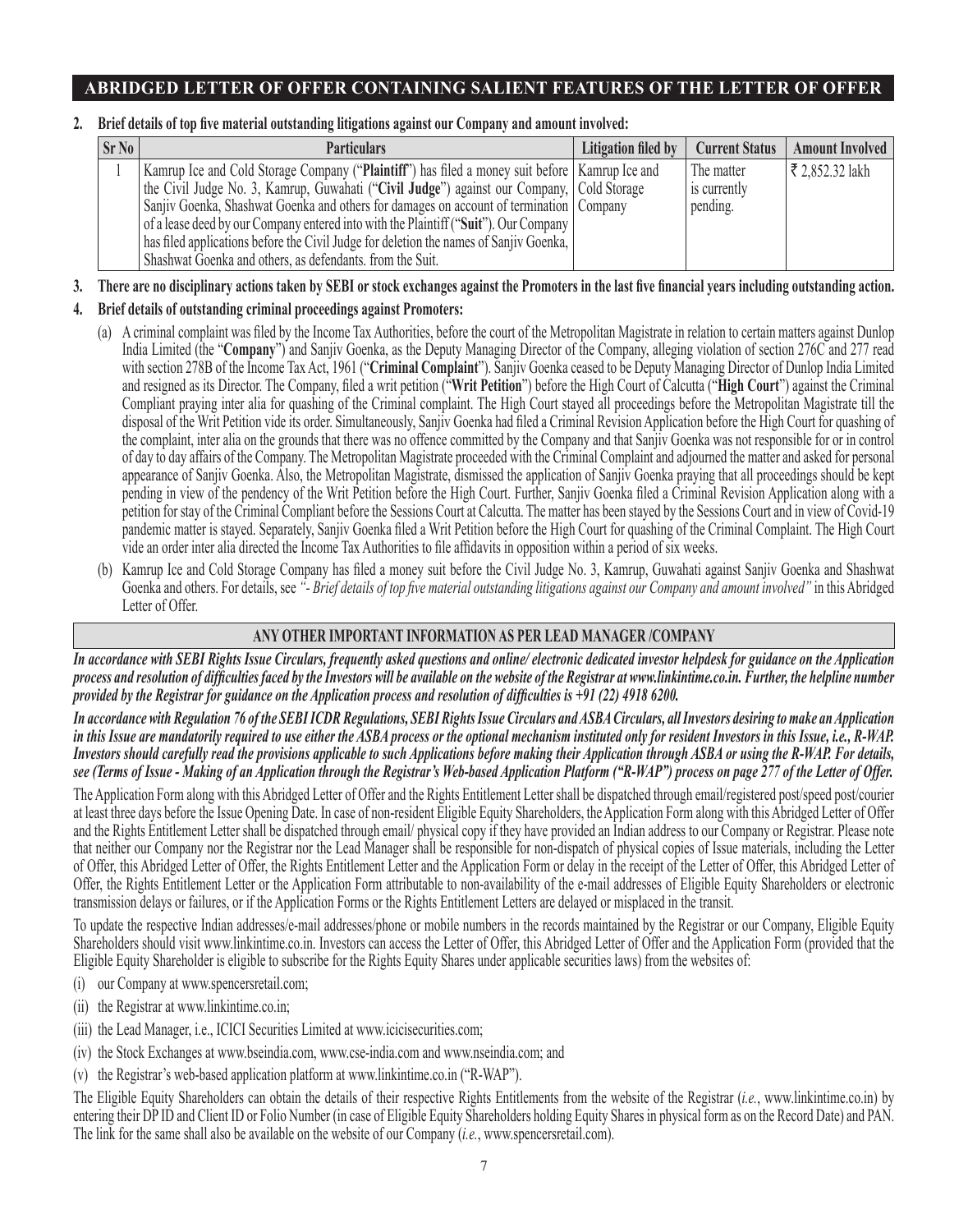For details of procedure for application by the Eligible Equity Shareholders holding Equity Shares as on the Record Date, see *"Making of an Application by Eligible Equity Shareholders holding Equity Shares in physical form"* on page 281 of the Letter of Offer.

**Resident Investors, making an Application through R-WAP, shall make online payment using internet banking or UPI facility. Prior to making an Application, such Investors should enable the internet banking or UPI facility of their respective bank accounts and such Investors should ensure that the respective bank accounts have sufficient funds. Our Company, the Registrar and the Lead Manager shall not be responsible if the Application is not successfully submitted or rejected during Basis of Allotment on account of failure to be in compliance with the same.**

**The Lead Manager, our Company, its directors, its employees, affiliates, associates and their respective directors and officers and the Registrar shall not take any responsibility for acts, mistakes, errors, omissions and commissions** *etc***. in relation to Applications accepted by SCSBs, Applications uploaded by SCSBs, Applications accepted but not uploaded by SCSBs or Applications accepted and uploaded without blocking funds in the ASBA Accounts.**

#### **Application on Plain Paper under ASBA process**

An Eligible Equity Shareholder who is eligible to apply under the ASBA process may make an Application to subscribe to this Issue on plain paper in case of nonreceipt of Application Form. An Eligible Equity Shareholder shall submit the plain paper Application to the Designated Branch of the SCSB for authorising such SCSB to block Application Money in the said bank account maintained with the same SCSB. Applications on plain paper will not be accepted from an Eligible Equity Shareholder who has not provided an Indian address.

Please note that the Eligible Equity Shareholders who are making the Application on plain paper shall not be entitled to renounce their Rights Entitlements and should not utilize the Application Form for any purpose including renunciation even if it is received subsequently.

## **PLEASE NOTE THAT APPLICATION ON PLAIN PAPER CANNOT BE SUBMITTED THROUGH R-WAP.**

The application on plain paper, duly signed by the Eligible Equity Shareholder including joint holders, in the same order and as per specimen recorded with his/her bank, must reach the office of the Designated Branch of the SCSB before the Issue Closing Date and should contain the following particulars:

- *1.* Name of our Company, being SPENCER'S RETAIL LIMITED;
- *2.* Name and address of the Eligible Equity Shareholder including joint holders (in the same order and as per specimen recorded with our Company or the Depository);
- *3.* Registered Folio Number/DP (in case of Eligible Equity Shareholders who hold Equity Shares in physical form as on Record Date) and Client ID No.;
- *4.* Number of Equity Shares held as on Record Date;
- *5.* Allotment option only dematerialised form;
- *6.* Number of Rights Equity Shares entitled to;
- *7.* Number of Rights Equity Shares applied for within the Rights Entitlements;
- *8.* Number of additional Rights Equity Shares applied for, if any;
- *9.* Total number of Rights Equity Shares applied for;
- *10.* Total amount paid at the rate of  $\bar{\tau}$  75 per Rights Equity Share;
- *11.* Details of the ASBA Account such as the account number, name, address and branch of the relevant SCSB;
- *12.* In case of NR Eligible Equity Shareholders making an application with an Indian address, details of the NRE/FCNR/NRO Account such as the account number, name, address and branch of the SCSB with which the account is maintained;
- *13.* Except for Applications on behalf of the Central or State Government, the residents of Sikkim and the officials appointed by the courts, PAN of the Eligible Equity Shareholder and for each Eligible Equity Shareholder in case of joint names, irrespective of the total value of the Rights Equity Shares applied for pursuant to this Issue;
- *14.* Authorisation to the Designated Branch of the SCSB to block an amount equivalent to the Application Money in the ASBA Account;
- *15.* Signature of the Eligible Equity Shareholder (in case of joint holders, to appear in the same sequence and order as they appear in the records of the SCSB); and
- *16.* In addition, all such Eligible Equity Shareholders are deemed to have accepted the following:
	- *"I/ We understand that neither the Rights Entitlements nor the Rights Equity Shares have been, or will be, registered under the US Securities Act of 1933, as amended (the "US Securities Act"), or any United States state securities laws, and may not be offered, sold, resold or otherwise transferred within the United States or to the territories or possessions thereof (the "United States"), except pursuant to an exemption from, or in a transaction not subject to, the registration requirements of the US Securities Act. I/ we understand the Rights Equity Shares referred to in this application are being offered and sold in offshore transactions outside the United States in compliance with Regulation S under the US Securities Act ("Regulation S") to existing shareholders located in jurisdictions where*  such offer and sale of the Rights Equity Shares is permitted under laws of such jurisdictions. I/ we understand that the Issue is not, and under no circumstances *is to be construed as, an offering of any Rights Equity Shares or Rights Entitlements for sale in the United States, or as a solicitation therein of an offer to buy any of the said Rights Equity Shares or Rights Entitlements in the United States. I/ we confirm that I am/ we are (a) not in the United States and eligible to subscribe for the Rights Equity Shares under applicable securities laws, (b) complying with laws of jurisdictions applicable to such person in connection with the Issue, and (c) understand that neither the Company, nor the Registrar, the Lead Manager or any other person acting on behalf of the Company will accept subscriptions from any person, or the agent of any person, who appears to be, or who the Company, the Registrar, the Lead Manager or any other person acting on behalf of the Company have reason to believe is in the United States or is outside of India and United States and ineligible to participate in this Issue under the securities laws of their jurisdiction.*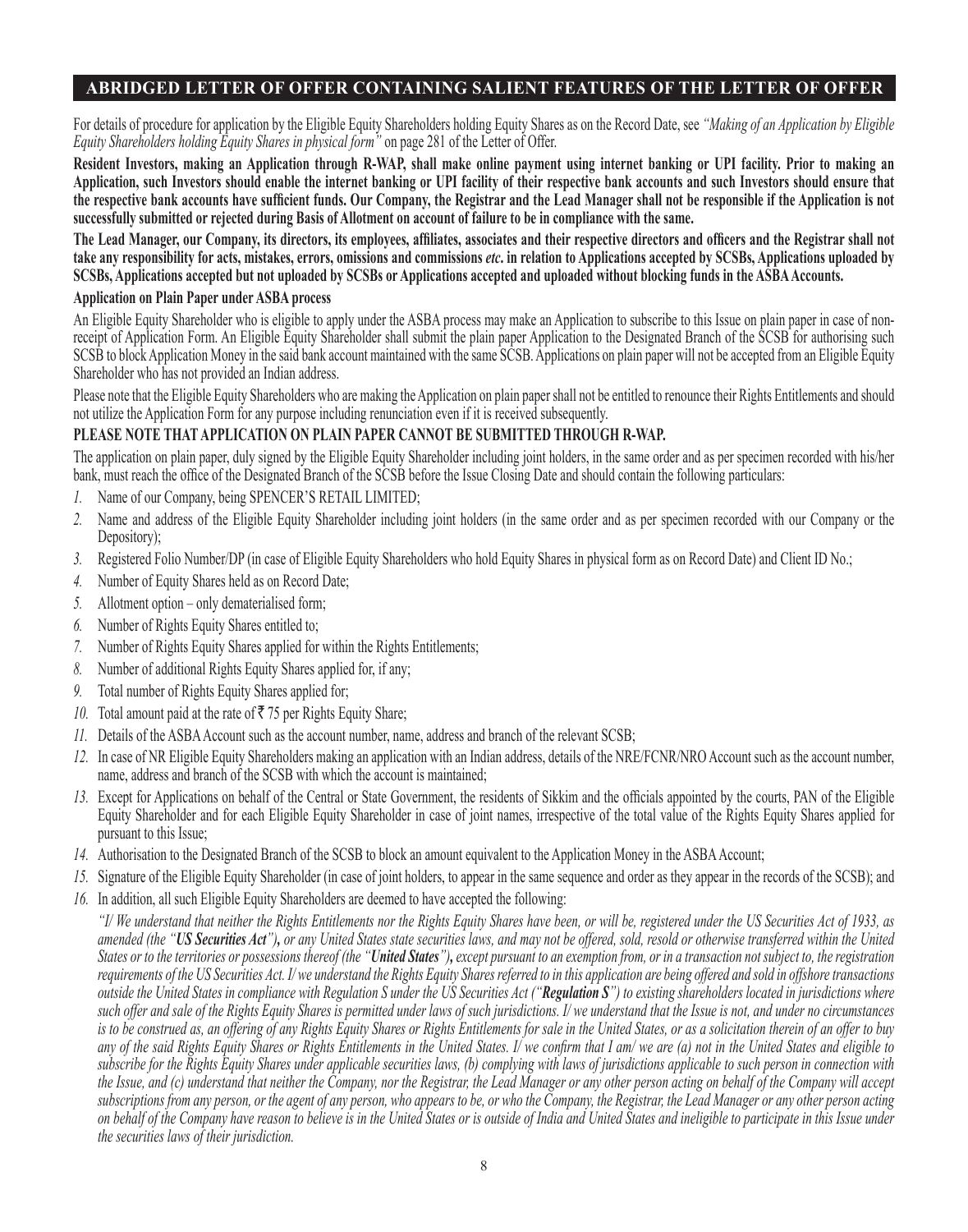*I/ We will not offer, sell or otherwise transfer any of the Rights Equity Shares which may be acquired by us in any jurisdiction or under any circumstances in which such offer or sale is not authorized or to any person to whom it is unlawful to make such offer, sale or invitation. I/ We satisfy, and each account for which I/ we are acting satisfies, (a) all suitability standards for investors in investments of the type subscribed for herein imposed by the jurisdiction of my/our residence, and (b) is eligible to subscribe and is subscribing for the Rights Equity Shares and Rights Entitlements in compliance with applicable securities and other laws of our jurisdiction of residence.*

*I/we hereby make the representations, warranties, acknowledgments and agreements set forth in the section of the Letter of Offer titled "Other Regulatory and Statutory Disclosures – Selling Restrictions" on page 269.* 

*I/ We understand and agree that the Rights Entitlements and Rights Equity Shares may not be reoffered, resold, pledged or otherwise transferred except in an offshore transaction in compliance with Regulation S, or otherwise pursuant to an exemption from, or in a transaction not subject to, the registration requirements of the US Securities Act.*

*I/ We acknowledge that we, the Lead Manager, its affiliates and others will rely upon the truth and accuracy of the foregoing representations and agreements."*

In cases where multiple Application Forms are submitted for Applications pertaining to Rights Entitlements credited to the same demat account or in demat suspense escrow account, as applicable, including cases where an Investor submits Application Forms along with a plain paper Application, such Applications shall be liable to be rejected.

Investors are requested to strictly adhere to these instructions. Failure to do so could result in an Application being rejected, with our Company, the Lead Manager and the Registrar not having any liability to the Investor. The plain paper Application format will be available on the website of the Registrar at www.linkintime.co.in. Our Company, the Lead Manager and the Registrar shall not be responsible if the Applications are not uploaded by SCSB or funds are not blocked in the Investors'

ASBA Accounts on or before the Issue Closing Date.

#### **Rights Entitlements Ratio**

The Rights Equity Shares are being offered on a rights basis to the Eligible Equity Shareholders in the ratio of 2 Rights Equity Shares for every 15 fully paid up Equity Shares held by the Eligible Equity Shareholders as on the Record Date.

#### **Fractional Entitlements**

The Rights Equity Shares are being offered on a rights basis to existing Eligible Equity Shareholders in the ratio of 2 Rights Equity Shares for every 15 Equity Shares held as on the Record Date. As per SEBI Rights Issue Circulars, the fractional entitlements are to be ignored. Accordingly, if the shareholding of any of the Eligible Equity Shareholders is less than 15 Equity Shares or is not in the multiple of 15 Equity Shares, the fractional entitlements of such Eligible Equity Shareholders shall be ignored by rounding down of their Rights Entitlements. However, the Eligible Equity Shareholders whose fractional entitlements are being ignored, will be given preferential consideration for the Allotment of one additional Rights Equity Share if they apply for additional Rights Equity Shares over and above their Rights Entitlements, if any, subject to availability of Rights Equity Shares in this Issue post allocation towards Rights Entitlements applied for.

For example, if an Eligible Equity Shareholder holds 15 Equity Shares, such Shareholder will be entitled to 2 Rights Equity Share and will also be given a preferential consideration for the Allotment of one additional Rights Equity Share if such Eligible Equity Shareholder has applied for additional Rights Equity Shares, over and above his/her Rights Entitlements, subject to availability of Rights Equity Shares in this Issue post allocation towards Rights Entitlements applied for.

Further, the Eligible Equity Shareholders holding less than 8 Equity Shares shall have 'zero' entitlement for the Equity Shares. Such Eligible Equity Shareholders are entitled to apply for additional Equity Shares and will be given preference in the Allotment of one Equity Share, if such Eligible Equity Shareholders apply for additional Equity Shares, subject to availability of Equity Shares in this Issue post allocation towards Rights Entitlements applied for. However, they cannot renounce the same in favour of third parties.

## **Options available to the Eligible Equity Shareholders**

The Rights Entitlement Letter will clearly indicate the number of Rights Equity Shares that the Eligible Equity Shareholder is entitled to.

If the Eligible Equity Shareholder applies in this Issue, then such Eligible Equity Shareholder can:

- (i) apply for its Rights Equity Shares to the full extent of its Rights Entitlements; or
- (ii) apply for its Rights Equity Shares to the extent of part of its Rights Entitlements (without renouncing the other part); or
- (iii) apply for Rights Equity Shares to the extent of part of its Rights Entitlements and renounce the other part of its Rights Entitlements; or
- (iv) apply for its Rights Equity Shares to the full extent of its Rights Entitlements and apply for additional Rights Equity Shares; or
- (v) renounce its Rights Entitlements in full.

#### *Credit of Rights Entitlements in dematerialised account*

In accordance with Regulation 77A of the SEBI ICDR Regulations read with the SEBI Rights Issue Circular, the credit of Rights Entitlements and Allotment of Rights Equity Shares shall be made in dematerialized form only. Prior to the Issue Opening Date, our Company shall credit the Rights Entitlements to (i) the demat accounts of the Eligible Equity Shareholders holding the Equity Shares in dematerialised form; and (ii) a demat suspense escrow account (namely, **"SRL RIGHTS ISSUE SUSPENSE ESCROW DEMAT ACCOUNT**") opened by our Company, for the Eligible Equity Shareholders which would comprise Rights Entitlements relating to (a) Equity Shares held in a demat suspense escrow account pursuant to Regulation 39 of the SEBI Listing Regulations; or (b) Equity Shares held in the account of IEPF authority, if any; or (c) the demat accounts of the Eligible Equity Shareholder which are frozen or details of which are unavailable with our Company or with the Registrar on the Record Date; or (d) Equity Shares held by Eligible Equity Shareholders holding Equity Shares in physical form as on Record Date where details of demat accounts are not provided by Eligible Equity Shareholders to our Company or Registrar; or (e) credit of the Rights Entitlements returned/reversed/ failed; or (f) the ownership of the Equity Shares currently under dispute, including any court proceedings.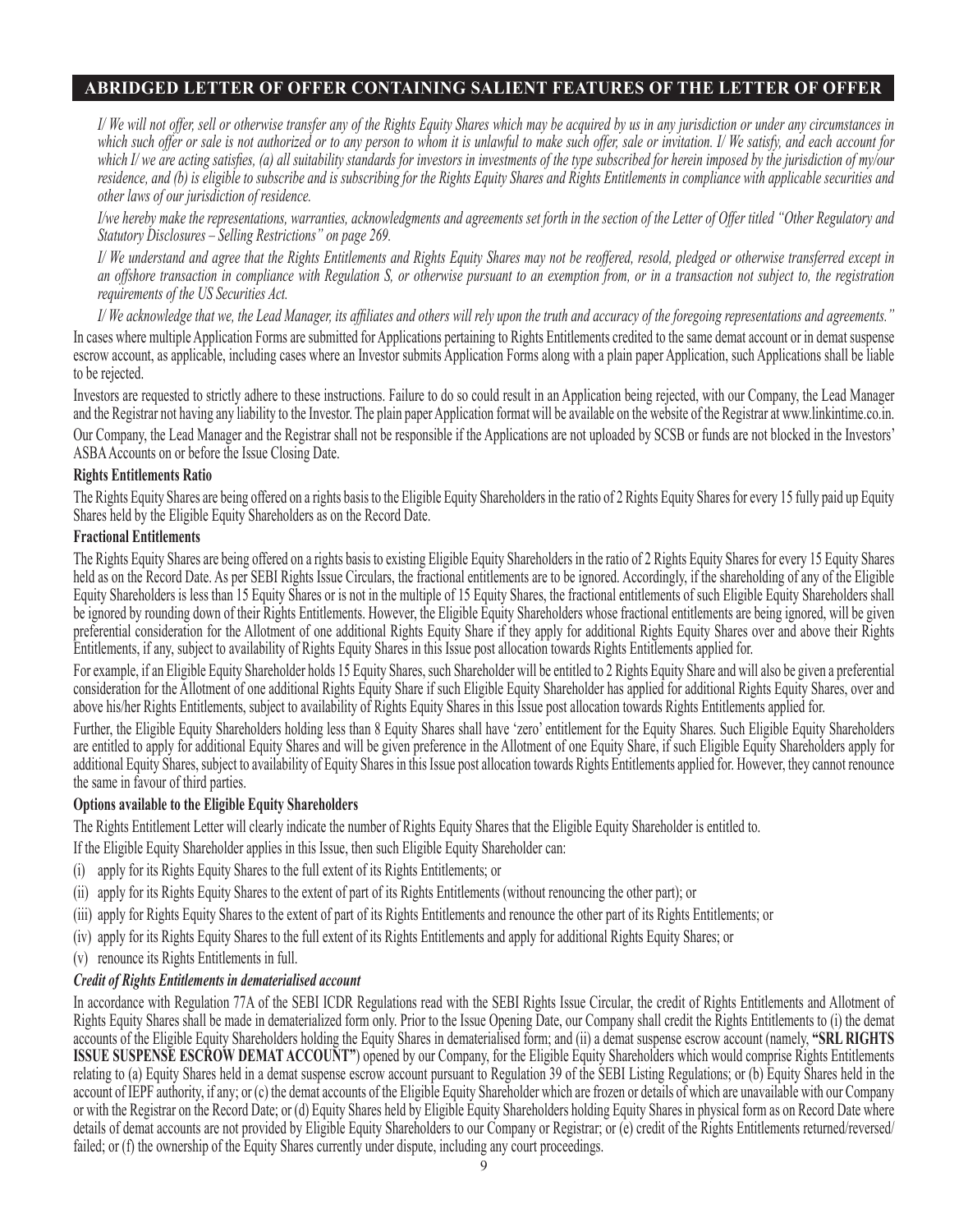Eligible Equity Shareholders are requested to provide relevant details (such as copies of self-attested PAN and client master sheet of demat account etc., details/ records confirming the legal and beneficial ownership of their respective Equity Shares) to our Company or the Registrar not later than two Working Days prior to the Issue Closing Date, *i.e.*, by Friday, August 14, 2020 to enable the credit of their Rights Entitlements by way of transfer from the demat suspense escrow account to their demat account at least one day before the Issue Closing Date, to enable such Eligible Equity Shareholders to make an application in this Issue, and this communication shall serve as an intimation to such Eligible Equity Shareholders in this regard. Such Eligible Equity Shareholders are also requested to ensure that their demat account, details of which have been provided to our Company or the Registrar account is active to facilitate the aforementioned transfer.

#### **Renunciation and Trading of Rights Entitlements**

This Issue includes a right exercisable by Eligible Equity Shareholders to renounce the Rights Entitlements credited to their respective demat account either in full or in part. The renunciation from non-resident Eligible Equity Shareholder(s) to resident Indian(s) and *vice versa* shall be subject to provisions of FEMA Rules and other circular, directions, or guidelines issued by RBI or the Ministry of Finance from time to time. However, the facility of renunciation shall not be available to or operate in favour of an Eligible Equity Shareholders being an erstwhile OCB unless the same is in compliance with the FEMA Rules and other circular, directions, or guidelines issued by RBI or the Ministry of Finance from time to time. The renunciation of Rights Entitlements credited in your demat account can be made either by sale of such Rights Entitlements, using the secondary market platform of the Stock Exchanges or through an off-market transfer. The Eligible Equity Shareholders, who hold Equity Shares in physical form as on Record Date and who have not furnished the details of their demat account to the Registrar or our Company at least two Working Days prior to the Issue Closing Date, will not be able to renounce their Rights Entitlements.

#### **Please note that the Rights Entitlements which are neither renounced nor subscribed by the Investors on or before the Issue Closing Date shall lapse and shall be extinguished after the Issue Closing Date**.

#### **Additional Rights Equity Shares**

Where the number of additional Rights Equity Shares applied for exceeds the number available for Allotment, the Allotment would be made as per the Basis of Allotment finalised in consultation with the Designated Stock Exchange. Applications for additional Rights Equity Shares shall be considered and Allotment shall be made in accordance with the SEBI ICDR Regulations and in the manner prescribed under the section "*- Basis of Allotment*" on page 295 of the Letter of Offer.

**Eligible Equity Shareholders who renounce their Rights Entitlements cannot apply for additional Rights Equity Shares.** Non-resident Renouncees who are not Eligible Equity Shareholders cannot apply for additional Rights Equity Shares.

Resident Eligible Equity Shareholders who hold Equity Shares in physical form as on the Record Date cannot renounce until the details of their demat account are provided to our Company or the Registrar and the dematerialized Rights Entitlements are transferred from suspense escrow demat account to the respective demat accounts of such Eligible Equity Shareholders within prescribed timelines. However, such Eligible Equity Shareholders, where the dematerialized Rights Entitlements are transferred from the suspense escrow demat account to the respective demat accounts within prescribed timelines, can apply for additional Rights Equity Shares while submitting the Application through ASBA process or using the R-WAP.

#### **Allotment of the Rights Equity Shares in Dematerialized Form**

Please note that the Rights Equity Shares applied for in this Issue can be allotted only in dematerialized form and to the same Depository account in which our Equity Shares are held by such Investor on the Record Date. For details, see "*Allotment Advice or Refund/ Unblocking of ASBA Accounts*" on page 296 of the Letter of Offer.

#### **Subscription to the Issue by our Promoters and Promoter Group**

Our Promoters and Promoter Group have confirmed that they intend to (i) subscribe, to their rights entitlement in the Issue and/or (ii) to subscribe to the rights entitlements, if any, which are renounced in their favour. Our Promoters and Promoter Group have confirmed that they intend to subscribe to the Equity Shares offered in the Issue that remain unsubscribed.

Any such subscription for Equity Shares over and above their Rights Entitlement, if allotted, may result in an increase in their percentage shareholding in the Company. Our Promoters have confirmed that the subscription to Equity Shares in this Issue by the Promoters and members of the Promoter Group will not attract open offer requirements under the SEBI Takeover Regulations. Further, the allotment of Equity Shares of the Company subscribed by the Promoters and other members of the Promoter Group of the Company in this Issue shall be exempt from open offer requirements in terms of Regulation 10(4)(a) and 10(4)(b) of the SEBI Takeover Regulations since (A) the Promoters and Promoter Group shall be subscribing to the full extent of their rights entitlement in the Issue and (B) the Issue Price shall not be higher than the ex-rights price of the Equity Shares determined in accordance with Regulation (10)(4)(b)(ii) of the SEBI Takeover Regulations and (C) the Issue shall not result in a change of control of the management of our Company in accordance with provisions of the SEBI Takeover Regulations.

#### **Availability of offer document of the immediately preceding public issue or rights issue for inspection**

A copy of the Information Memorandum dated January 18, 2019 of our Company and copies of the documents for inspection referred in the Letter of Offer, would be available on the website of our Company at www.spencersretail.com from the date of the Letter of Offer until the Issue Closing Date.

## **DECLARATION BY OUR COMPANY**

We hereby certify and declare that all relevant provisions of the Companies Act, 2013 and the guidelines/regulations issued by the Government of India or the rules/ guidelines/regulations issued by the Securities and Exchange Board of India, established under Section 3 of the SEBI Act, as the case may be, have been complied with and no statement made in the Letter of Offer is contrary to the provisions of the Companies Act, the SCRA, the SCRR, the SEBI Act, each as amended, or rules made or guidelines or regulations issued there under, as the case may be. We further certify that all the disclosures and statements made in the Letter of Offer are true and correct.

**Date:** July 24, 2020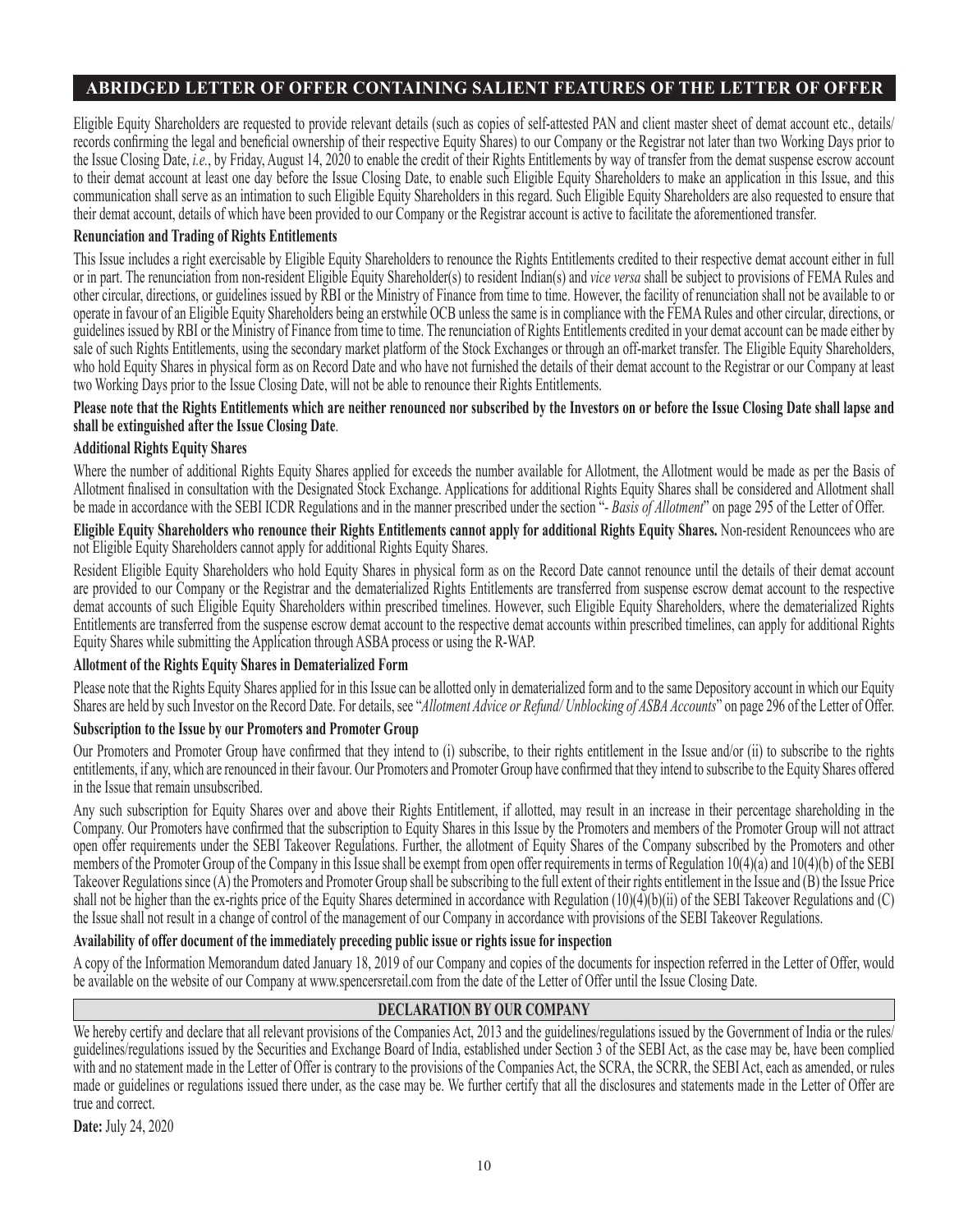## THIS PAGE IS INTENTIONALLY KEPT BLANK